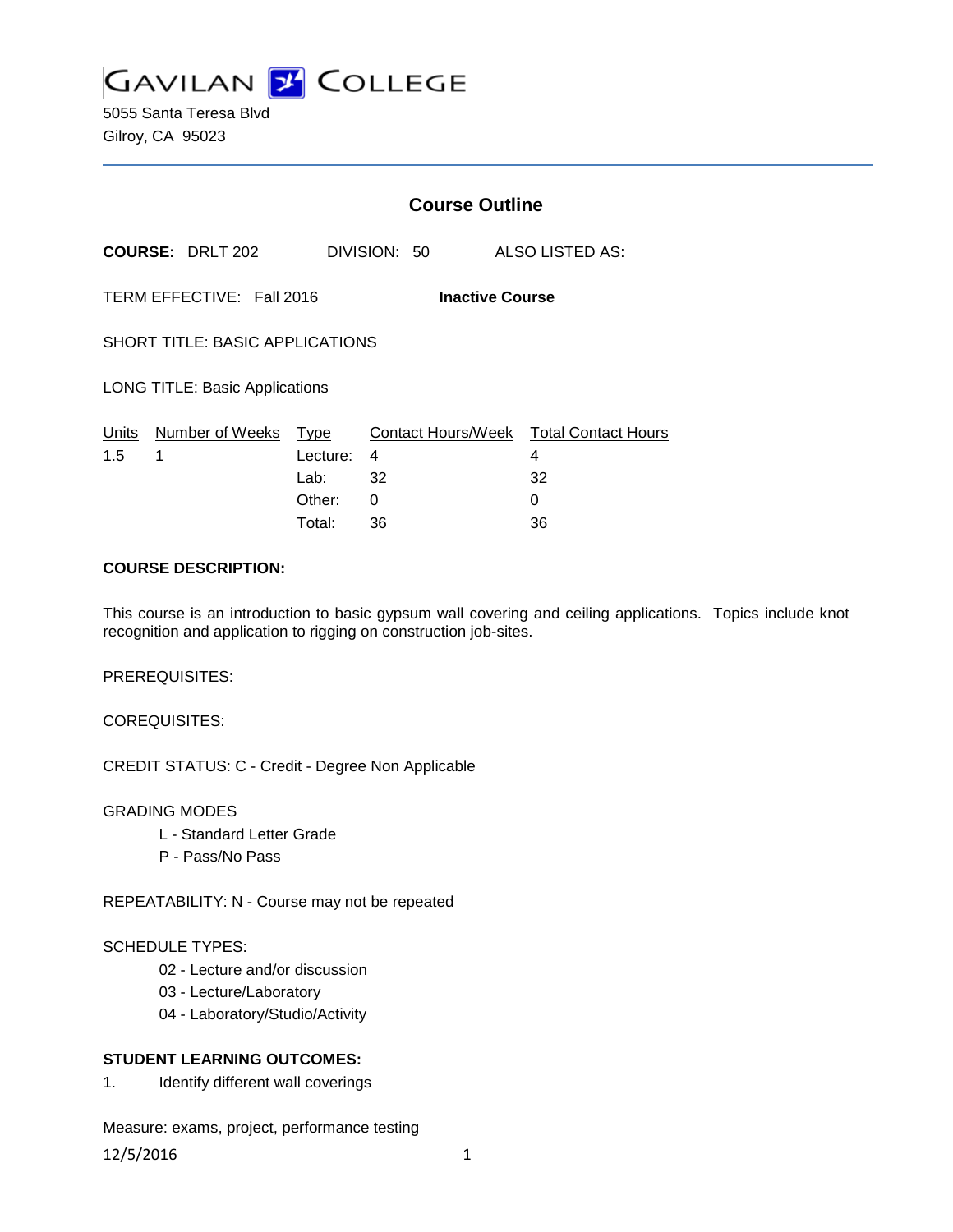PLO: 1 ILO: 7, 1, 2, 6 GE-LO:

2. Demonstrate basic gypsum wallboard coverings

Measure: exams, project, performance testing PLO: 1 ILO: 7, 1, 2, 6 GE-LO:

### PROGRAM LEARNING OUTCOMES:

1. Attain journey level skills needed to be successful in residential and commercial construction.

CONTENT, STUDENT PERFORMANCE OBJECTIVES, OUT-OF-CLASS ASSIGNMENTS

Inactive Course: 11/28/2016

Out-of-class assignments: For each topic, the student will read chapters and do the homework assignments at the end of the those chapters.

8 lec/5 lab Hours

Framing and components of framing

Partition layout

SLO: The student will select, prepare, build, and lay out framing components.

Assignments: Read the chapters covered in the lecture and answer the study guide question on the assigned subject. Locate and read in the text or online regarding framing, layout, and components of framing.

4 lec/4 lab Hours

Basics of gypsum wallboard applications

Screw-on applications of gypsum wallboard

SLO: The student will compare and evaluate methods of installing gypsum wallboard.

Assignments: Read the chapters covered in the lecture and answer the study guide question on the assigned subject. Locate and read in the text or online regarding applications of gypsum wallboard installment.

3 lec/3lab Hours

Ceiling applications

Gypsum wallboard installation in bath and shower areas

SLO: The student will compare and evaluate methods of installing gypsum wallboard in ceilings, bath and shower areas.

Assignments: Read the chapters covered in the lecture and answer the study guide question on the assigned subject. Locate and read in the text or online regarding installing gypsum wallboard in ceilings, bath and shower area.

4 lec/4 lab Hours

Fire control with gypsum wallboard

Taping and finished gypsum wallboard

Knots and rigging

SLO: The student will compare and evaluate methods of installing gypsum wallboard for fire control.

The student will compare and evaluate methods for taping and finishing gypsum wallboard, and for using knots and rigging.

Assignments: Read the chapters covered in the lecture and answer the study guide question on the assigned subject. Locate and read in the text or online regarding fire control with gypsum wallboard, taping and finished gypsum wallboard, and knots and rigging.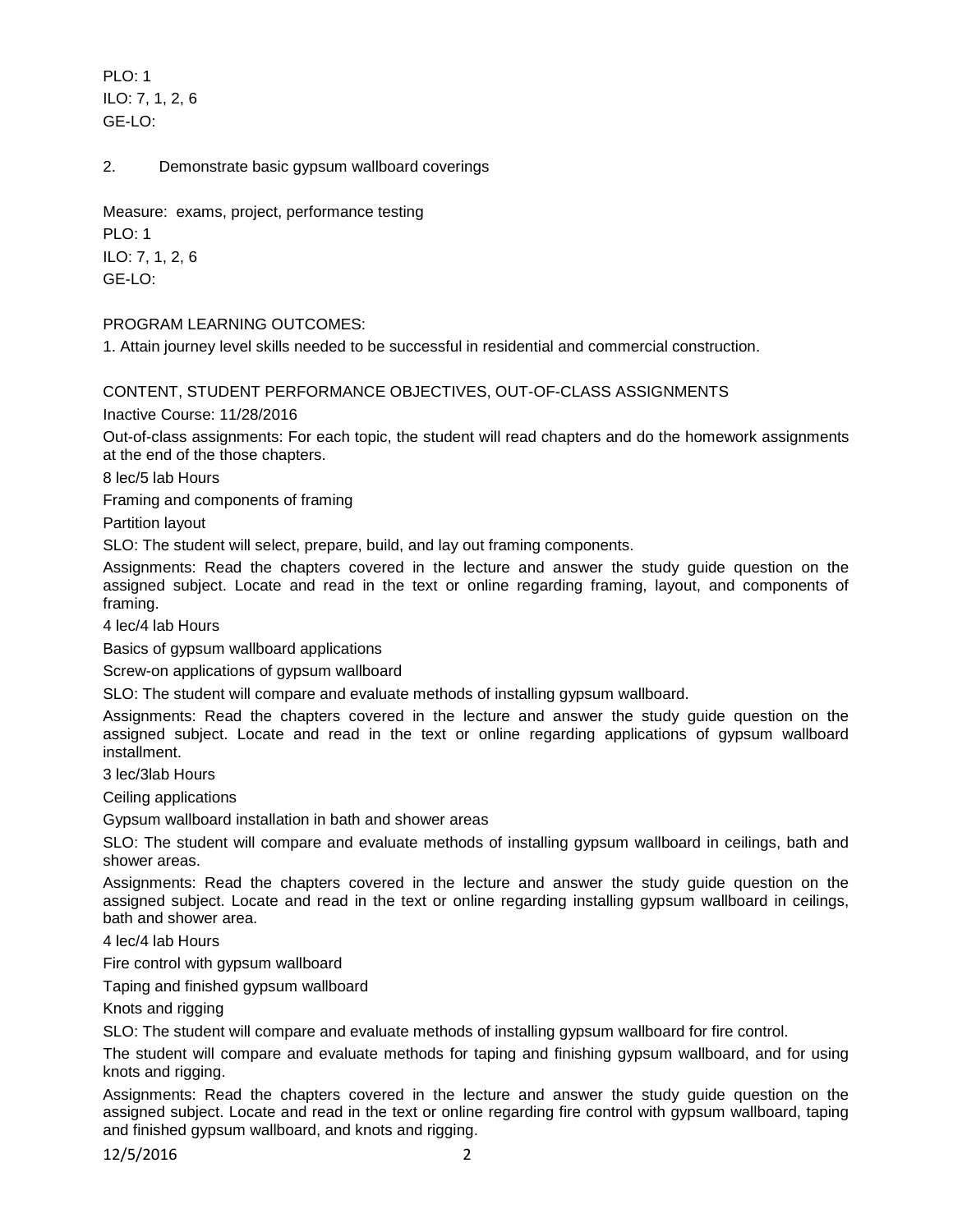2 lec/2 lab Hours Final examination and term project

## **METHODS OF INSTRUCTION:**

- A. Lecture and discussion
- B. Visual aids
- C. Demonstrations
- D. Group hands-on exercise
- E. Individual hands-on exercise
- F. One-on-one hands-on instruction

## **METHODS OF EVALUATION:**

CATEGORY 1 - The types of writing assignments required: Percent range of total grade: 10 % to 30 %

Written Homework

Reading Reports

Lab Reports

Essay Exams

Term or Other Papers

If this is a degree applicable course, but substantial writing assignments are NOT appropriate, indicate reason:

Course primarily involves skill demonstration or problem solving

CATEGORY 2 - The problem-solving assignments required: Percent range of total grade: 10 % to 40 %

Homework Problems

Field Work

Lab Reports

**Quizzes** 

Exams

CATEGORY 3 - The types of skill demonstrations required: Percent range of total grade: 20 % to 70 % 12/5/2016 3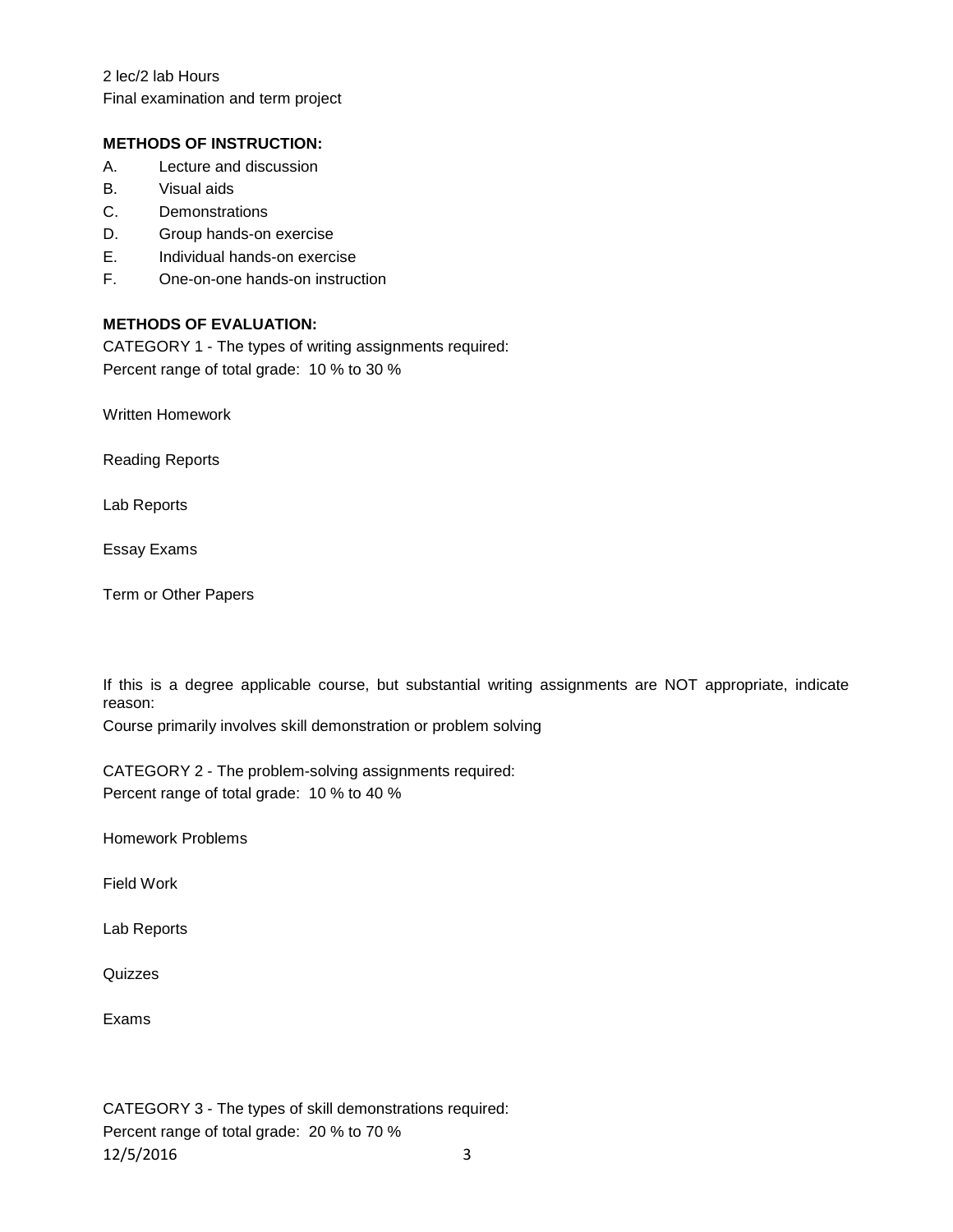Class Performance/s

Field Work

Performance Exams

CATEGORY 4 - The types of objective examinations used in the course: Percent range of total grade: 10 % to 30 %

Multiple Choice

True/False

Matching Items

Completion

### **REPRESENTATIVE TEXTBOOKS:**

Required:

UBC International, CTCNC, United States Gypsum Company. Interior Systems Layout, Basic Applications, Gypsum Construction Handbook. U.S.A.: UBC International, CTCNC, United States Gypsum Company, Textbooks are used in the classroom only. This is a standard textbook used in the Industry. Or other appropriate college level text.

Reading level of text, Grade: 10Verified by: dvt

### **ARTICULATION and CERTIFICATE INFORMATION**

Associate Degree: CSU GE: IGETC: CSU TRANSFER: Not Transferable UC TRANSFER: Not Transferable

## **SUPPLEMENTAL DATA:**

Basic Skills: N Classification: Y Noncredit Category: Y Cooperative Education: Program Status: 1 Program Applicable Special Class Status: N CAN: CAN Sequence:

12/5/2016 4